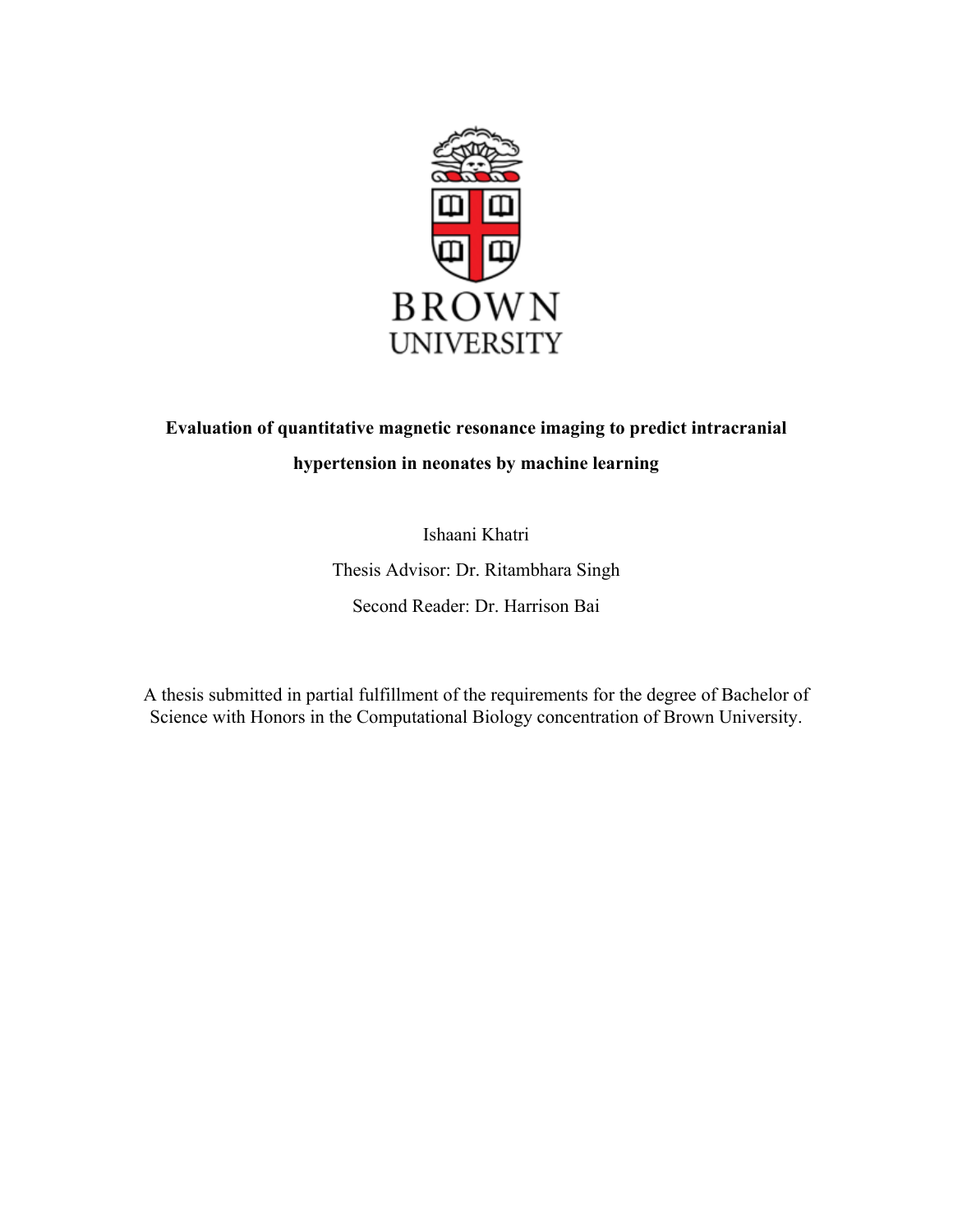# Evaluation of quantitative magnetic resonance imaging to predict intracranial hypertension in neonates by machine learning

Ishaani Khatri

April 2021

### 1 Abstract

The early and accurate diagnosis of neonatal intracranial hypertension (NICH) is clinical challenge, due to the lack of clinical symptoms in infants. Accurate diagnosis methods are invasive and involve some risk. Previous studies have shown that NICH may lead to specific clinical, morphological changes in the brain that can be detected through MRI scans.

Thus, there is need to develop data-driven, non-invasive methods to diagnosis NICH based upon MRI scans. Studies that apply machine learning to clinical imaging data are often hampered by the large number voxels and low number of subjects, known as the small-n-large-p problem. Feature reduction is vital step before training a machine learning model to mitigate the small-n-large-p problem.

In this study, we develop and evaluate the performance a deep learningbased autoencoder to feature reduce our data before applying machine learning meodels. We compare its performance to other popular feature reduction methods such as principal component analysis (PCA) and t-distributed stochastic neighbor embedding (t-SNE).

## 2 Introduction

Elevated intracranial pressure (ICP), or intracranial hypertension, is a serious threat to the health of neonates, infants less than four weeks old. It is often caused by hypoxic-ischemic encephalopathy, bacterial meningitis or neonatal hypoglycemia [1]. The annual pediatric incidence of ICH is approximately 0.63 per 100,000 children [2]. Neonatal intracranial hypertension (NICH) can lead to negatively affect the neurological development of a child, impacting their long-term quality of life. More severe cases of NICH may compromise cerebral perfusion pressure and leading to herniation syndromes and death[3]. Thus, the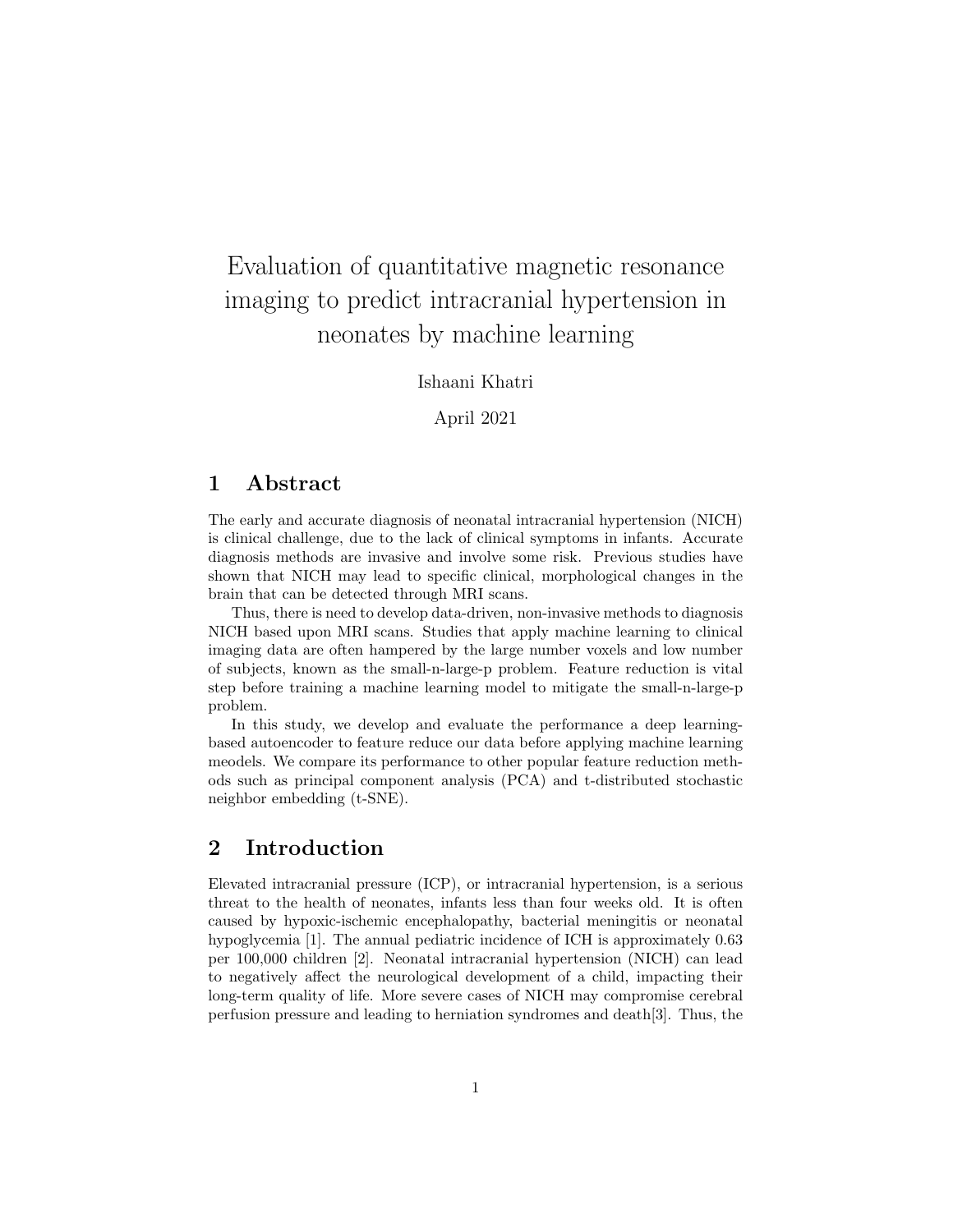early detection of NICH is one of the keys to reducing neurological complications in neonates.

However, the diagnosis of NICH is quite difficult due to lack of clinical symptoms in infants[4-5]. To accurately measure intracranial pressure and correctly diagnose neonatal intracranial hypertension, a lumbar puncture procedure must be carried out. However, this procedure is invasive, and has a risk of hemorrhage and infection in infants. Thus, there is an urgent need to develop a non-invasive technology to detect neonatal intracranial hypertension.

Thus, developing a data-driven approach to predict NICH from MRI scans of neonates can be a promising direction towards non-invasively diagnosing infants in a timely manner. The application of machine learning techniques to clinical imaging data is increasingly being used in making relevant predictions on the individual patient level[6]. However, these clinical imaging studies are commonly hampered by the large number of features and a low number of observations, known as the small-n-large-p problem. To mitigate this problem, feature reduction is essential before applying of machine learning classifiers to clinical imaging data.

We propose using an autoencoder to feature reduce neuroimaging data from a 3D MRI scan. Unlike previous methods, such as PCA and t-SNE, an autoencoder is neural network-based feature reduction method. Therefore, it is able to to create a lower-dimensional representation of our data in a non-linear fashion. Thus, it may be able to capture the complexities of our 3D MRI imaging data more accurately.

### 3 Related Work

The recent development in MRI scans provides a way to obtain a precise quantitative assessment in disease prediction. However, their usability for accurate diagnosis of neonatal intracranial hypertension is yet to be seen.

Conventional imaging studies have been been previously conducted to identify intracranial hypertension in the adult population. These studies have shown that increased intracranial hypertension may lead to specific clinical, morphological changes in the brain that may be detected using non-invasive measurements like MRI scans. For instance, increased ICP may lead to changes of the ventricular system, optic nerve sheath diameter and pituitary gland[7-9]. However, the changes in these areas are usually secondary and are susceptible to the subjective experience and interobserver variability. Additionally, mild ICH doesn't cause morphological changes, so the application of these studies is limited.

More advanced studies have developed an algorithm to estimate ICP and diagnose ICH using cerebral blood flow[10]. Other groups have proposed predicting ICH by considering brain volume, cerebral spinal fluid, and cerebral blood flow. However, as these studies have predetermined features for ICH prediction, they may be missing out on other signs of intracranial hypertension. A machine learning approach is data-driven, and does not rely on domain knowledge. Thus, this methodology provide us with a non-invasive technology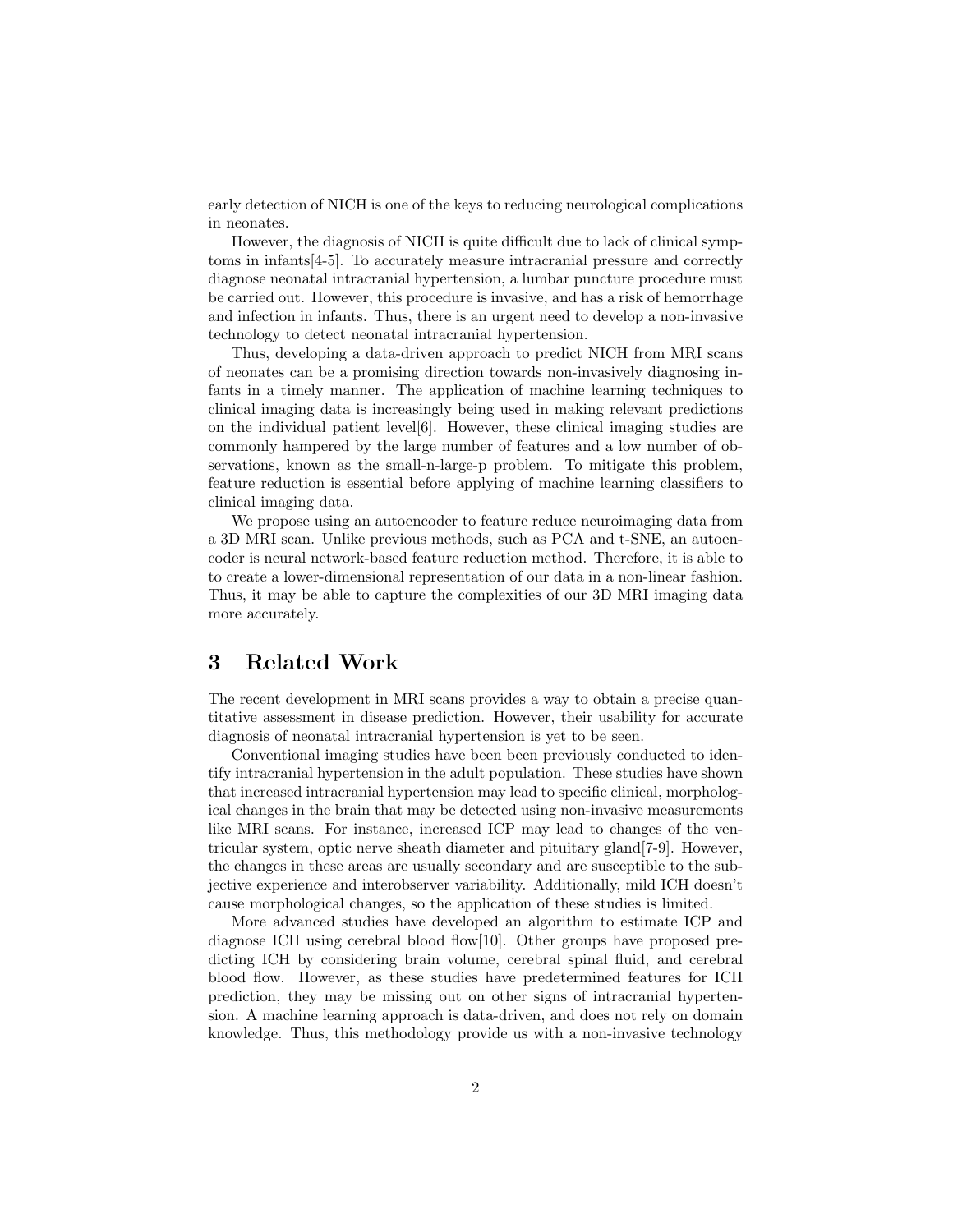to evaluate the MRI scan in its entirety in order to diagnose NICH early and accurately.

Studies that apply machine learning methods to clinical imaging data, including ours, are commonly hampered by the large number features (number of voxels in 3D MRI scan) and low number of subjects, known as the smalln-large-p problem or the curse of dimensionality. Feature reduction is a vital step before training a machine learning model. It mitigates the small-n-large-p problem, thereby avoiding overfitting and improving model prediction accuracy and generalization ability[6].

As discussed in a review article by Mwangi and his colleagues, in the field of neuroimaging, the most common methods of unsupervised feature reduction are principal component analysis and independent component analysis. Principal component analysis (PCA) can only learn linear transformation of the features. Therefore, it may not always capture the non-linear complexities that underly the features in clinical imaging data.

As the field of deep learning has expanded over the past few years, deep learning techniques are now able to be applied to feature reduction problems. The autoencoder is a neural network based technique that compresses highdimensionality data into a low-diemsionality space, and then reconstructs the data back into the high-dimensionality space. Thus, the compressed feature space, called the bottleneck or latent space, contains a feature-reduced version of the input data. By extracting the data in the bottleneck space, we are essentially extracting a low-dimensionality representation of our data that was created in a non-linear fashion.

### 4 Methods

#### 4.1 Imaging Data

Our data was obtained by collaborators at the Xiangya Hospital of Central South University, a Class-A Grade-3 general hospital located in Changsha, Hunan, China. The data was collected with the approval of the institutional ethics committee of the hospital. The Rhode Island Hospital institutional review board determined this project did not constitute as human subject research, as we received external, deidentified data.

Magnetic resonance imaging scans of the head were carried out on 85 neonatal patients from January 2017 to December 2019. MRI scans were conducted with the 3.0 T Siemens Prisma Human MRI scanner. Among those patients, 58 patients were diagnosed with neonatal intracranial hypertension (NICH), and 38 diagnosed to not have NICH. Patients were diagnosed by clinicians who performed lumbar punctures and measured their of the intracranial pressure.

Due to individual differences in human brains, the spatial coordinates of images in the scanning process are different. Therefore, individual differences must be eliminated in the first place to unify the coordinates. That is, all the brains of the subjects need to be corrected, or registered, on the standard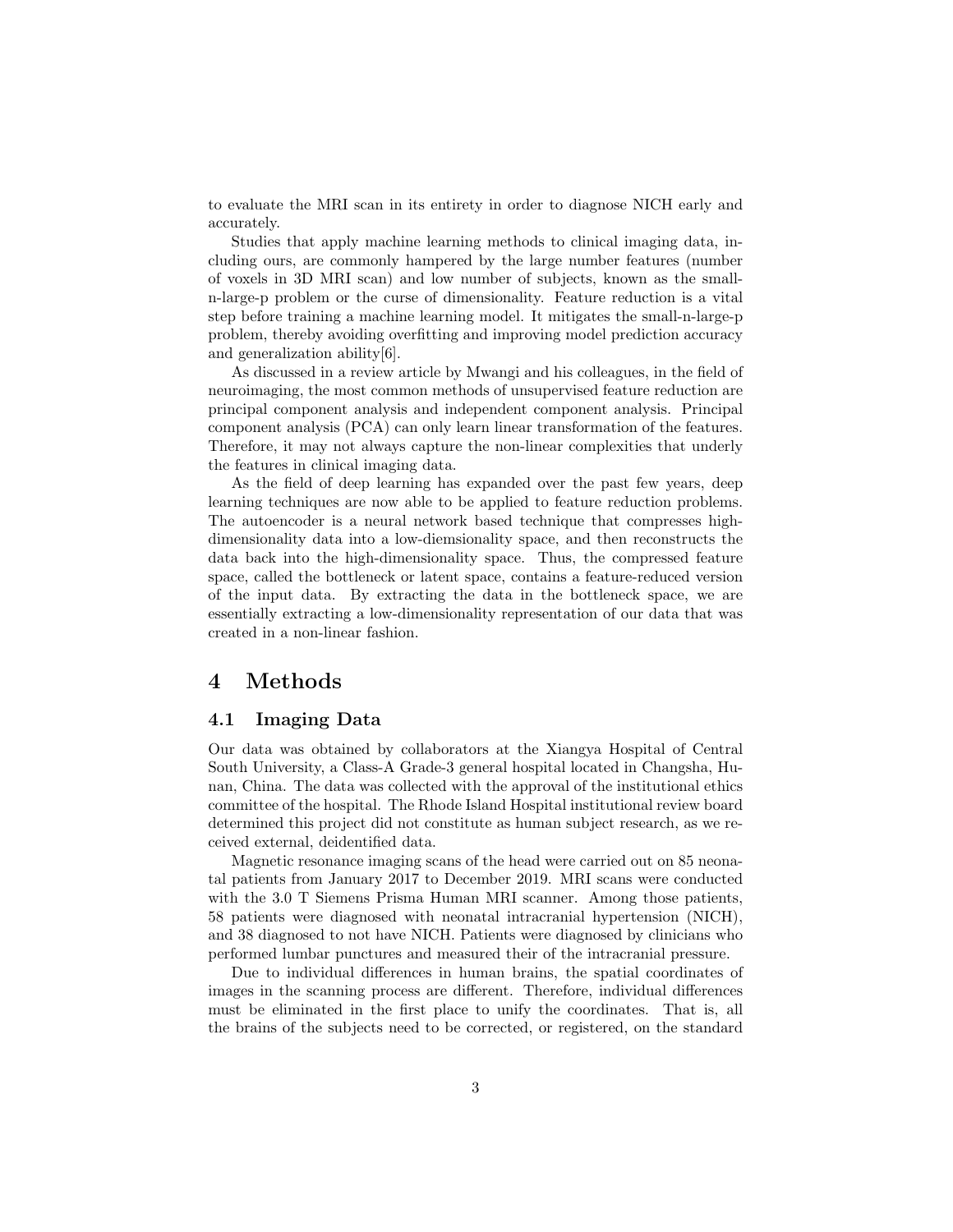template, so that subsequent statistical analysis can be conducted. Domain experts manually completed this process, providing us with registered images for each patient. The ground truth annotation labels were as following:

Label 0 Patients without NICH

Label 1 Patients with NICH



Figure 1: Flowchart demonstrating data collection and split.

#### 4.2 Data Preprocessing

Before inputting our images into our feature reduction steps, every MRI image was converted from Neuroimaging Informations Technology Initiative (NIFTI) format to a NumPy array (https://numpy.org). The MRI images were threedimensional head and neck scans of size size 117 x 159 x 126. Each 3D voxel was of size 0.78 mm x 0.78 mm x 0.78 mm.

These three dimensional images were flattened into one-dimensional arrays. Thus, they were able to feature-reduced by the t-distributed Stochastic Neighbor Embedding (t-SNE) and Principal Component Analysis (PCA) methods.

To utilize our autoencoder, which expects two-dimensional inputs, we separated each three-dimensional image into slices by its z-axis. Thus, all 85 three-dimensional images of size  $117 \times 159 \times 126$  were separated into 10710 two-dimensional images of size 117 x 159.

#### 4.3 Feature Reduction Methods

#### 4.3.1 Principal Component Analysis

As the first baseline method, we utilized principal component analysis (PCA) for feature reduction. PCA reduces dimensionality of data while retaining most of the variation in the dataset by identifying directions along which the variation in the data is maximal [12]. These directions, called principal components, now represent the variation of the data in a lower dimensionality space. By using a few components, each patient sample can be represented by relatively few numbers instead of by values for thousands of variables. Of note, PCA can only learn linear transformation of the features.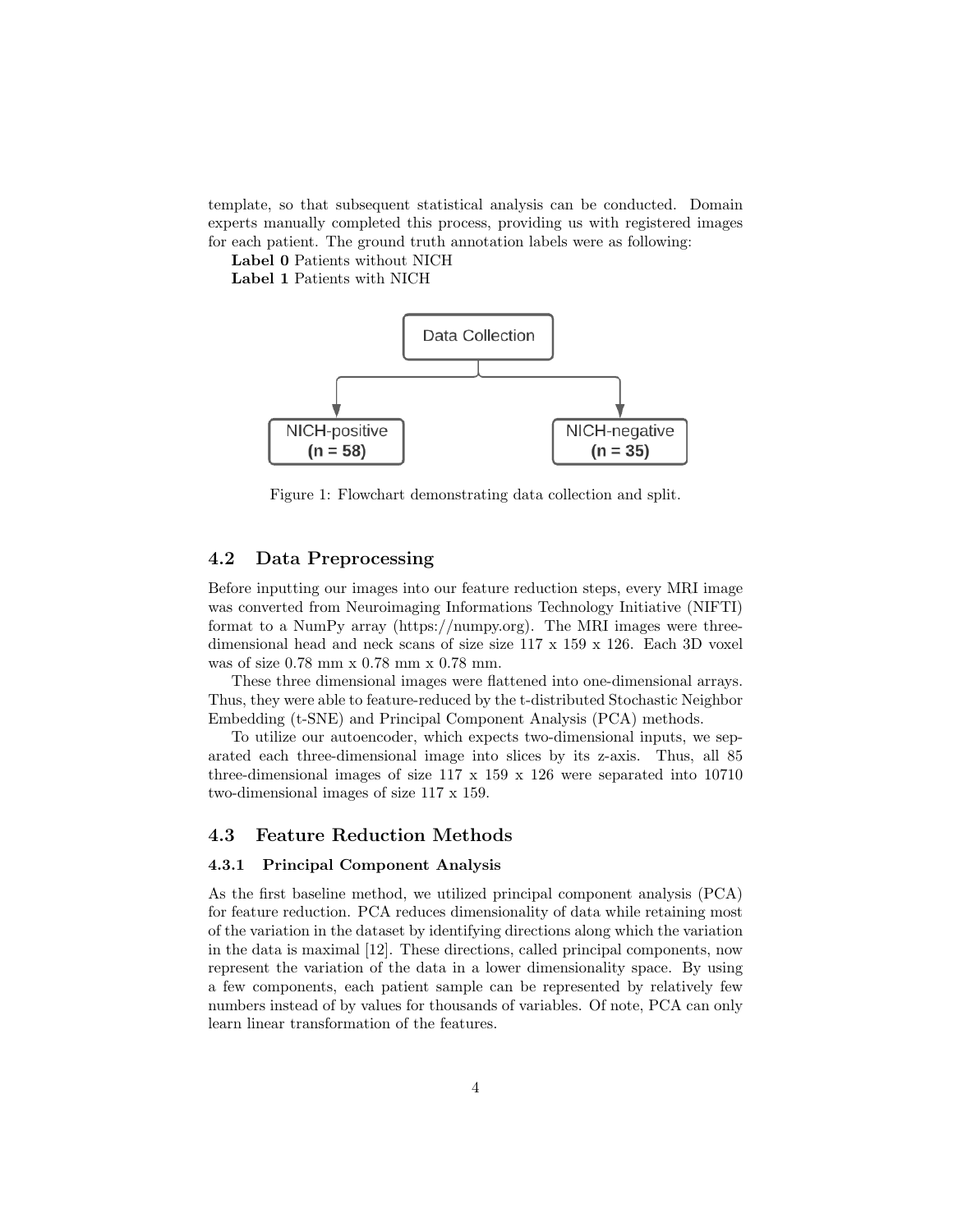We applied PCA by utilizing a principal component analysis implementation from scikit-learn[13]. Our original images contained 2343978 features. These images were reduced to their top 10, 20, 30, 40, 50, 60, 70, and 80 principal components. All of these eight PCA-reduced datasets were now ready to be input into our machine learning models. We initially hoped to also reduce our datasets into their top 90 and 100 principal components as well. However, the implementation of PCA we used allowed for us to reduce our data to a maximum of 85 components, since the dataset contained 85 samples.

#### 4.3.2 t- Distributed Stochastic Neighbor Embedding

As an additional baseline method, we utilized t-Distributed Stochastic Neighbor Embedding (t-SNE) for feature reduction. Unlike PCA, t-SNE is is a non-linear dimensionality reduction algorithm [14]. It maps multi-dimensional data to two or more dimensions suitable for human observation.

We applied t-SNE by utilizing a principal component analysis implementation from scikit-learn[13] .As a part of this process, we had to tune the perplexity hyperparameter of t-SNE. After visualizing our data in two dimensions with perplexity values ranging from 5 to 50, incremented by 5, we found that a perplexity value of 45 worked best for our data.

Though t-SNE is commonly used to reduce data to two or three dimensions for visualization purposes, we utilized it to reduce our 2343978 feature images to 10, 20, 30, 40, 50, 60, 70, 80, 90, and 100 components. These ten t-SNE reduced datasets were now ready to be input into our machine learning models.

#### 4.3.3 Autoencoder

In our study, we built an autoencoder in order to reduce the dimensionality of our data. An autoencoder has two parts: the encoder and the decoder. The encoder reduces the high-dimensionality image into a low-dimensional space, called the bottleneck or latent space. From the latent space representation, the decoder then reconstructs the image [15].

Of note, our autoencoder took in 10710 two-dimensional images of size 117 x 159. The 10710 two-dimensional images were extracted by slicing the 3D MRI images from all 85 patients into 126 two-dimensional images. Our encoder included the following: a convolutional layer, a max pooling layer, a second convolutional layer, a second max pooling layer, a third convolutional layer, and the final dense layer. Our decoder, essentially a reversal of the encoder, included the following: a dense layer, a convolutional layer, an upsampling layer, a second convolutional layer, a second upsampling layer, and a third convolutional layer.a The autoencoder took in 10710 two-dimensional images of size 117 x 159.

After the autoencoder was trained, we were able to extract the latent space representation. We performed this process with a specified latent space of size 10, 20, 30, 40, 50, 60, 70, 80, 90 and 100. Thus, our 2D images of size 18603 were reduce to these sizes. Then, all the latent size representations from the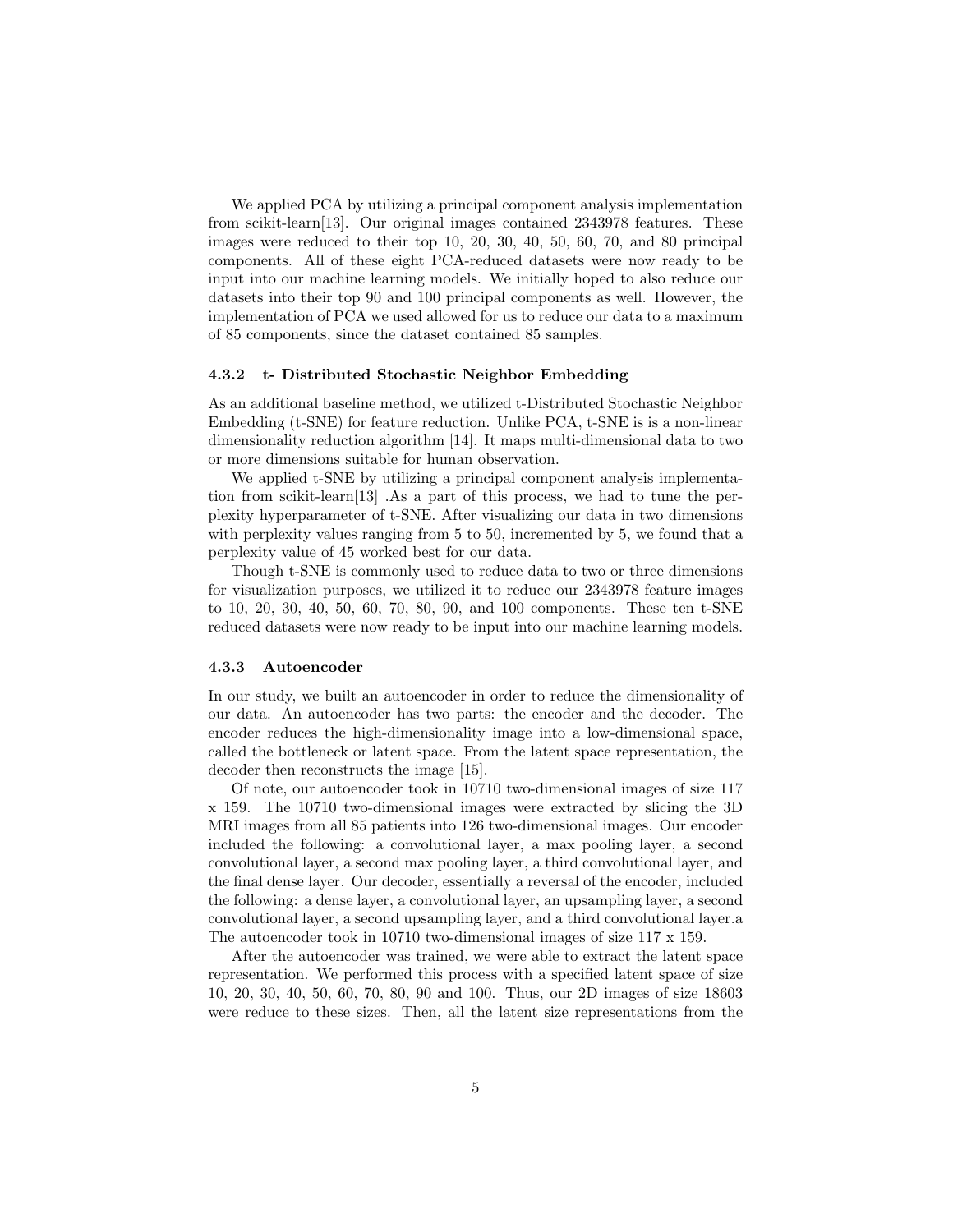same sample were concatenated into a single row, creating feature array with the 85 samples and 126\*latent-size features.



Figure 2: Autoencoder architecture.

#### 4.4 Classification Methods

With our datasets now considerably reduced, we were ready to input our datasets into the machine learning algorithms. Given the small size of our dataset, we decided to use two relatively simple binary classification algorithms: logistic regression (LR) with regularization and support vector machines (SVM).

Both of these were implemented via implementations from scikit-learn [13]. Of note, we utilized a support vector machine model with a linear kernel and another support vector machine with a rbf kernel.

#### 4.5 Evaluation

Given our small dataset size, we evaluated our data with a 3-fold training and testing scheme. Our data was divided into 3-folds, with two of the folds being utilized for the training and the third held out as our testing set. The third that was selected as the testing set was then changed, and our model was retrained and tested. This was repeated three times. Thus, the resulting output was three of every metric, of which we found the average and standard deviation.

We evaluated our models with the following metrics: average precision score and area under the receiver operating characteristic curve (ROC AUC). These metrics take in account the slight class imbalance of our dataset.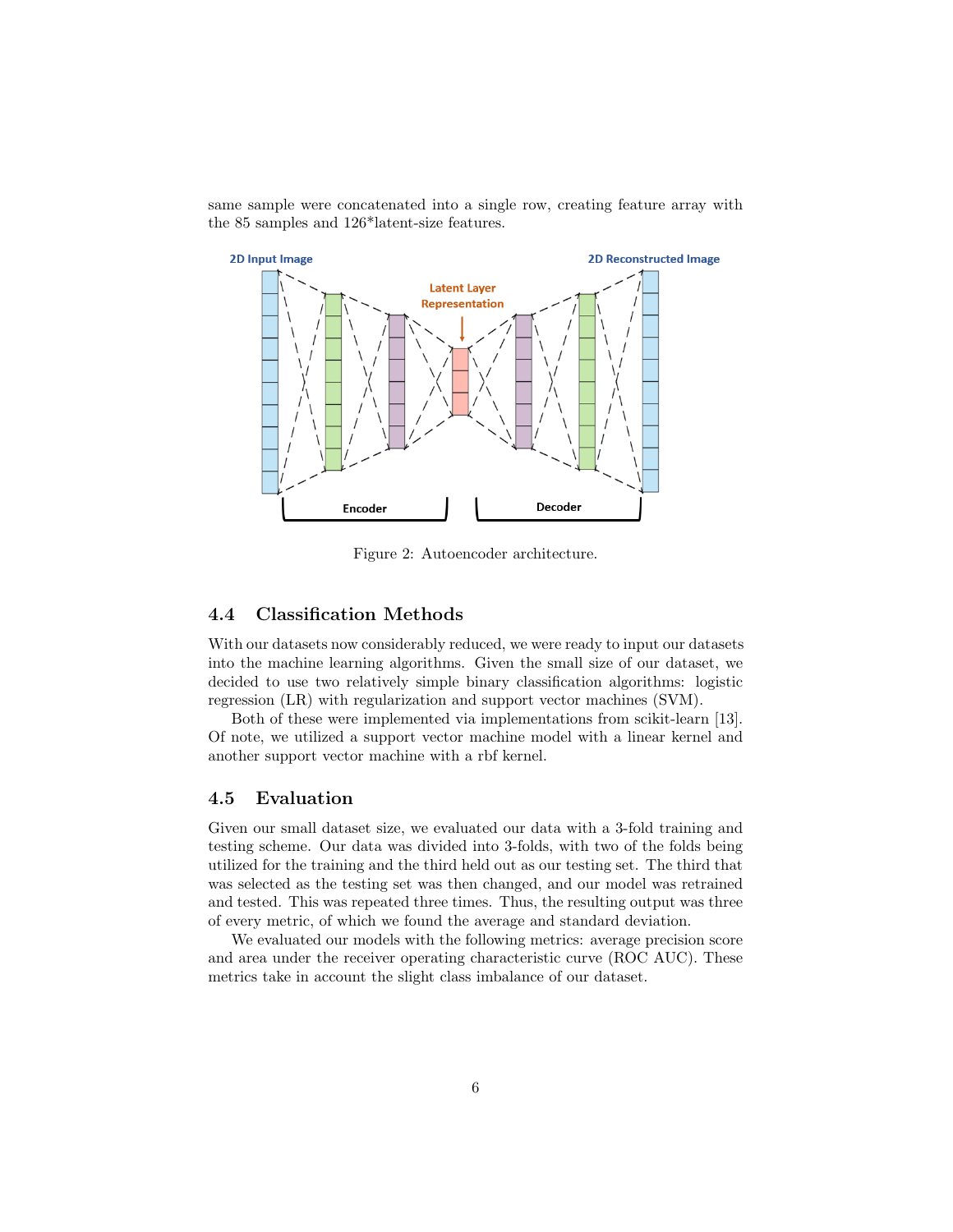

Figure 3: Methods overview.

# 5 Results

An important result of this study was the development of our feature reduction and machine learning pipeline to predict NICH.

Training our autoencoder was an important and computationally-expensive step to feature reduce our input data. In this step, the layers in the decoder and encoder of the autoencoder were tuned in an attempt to minimize the loss between the original image and reconstructed image. As Figure 4 shows, the size of the latent layer representation did not drastically affect the loss between the original image and the reconstructed image. After 10 epochs, the loss across the different size latent layer representations remained relatively close to one another.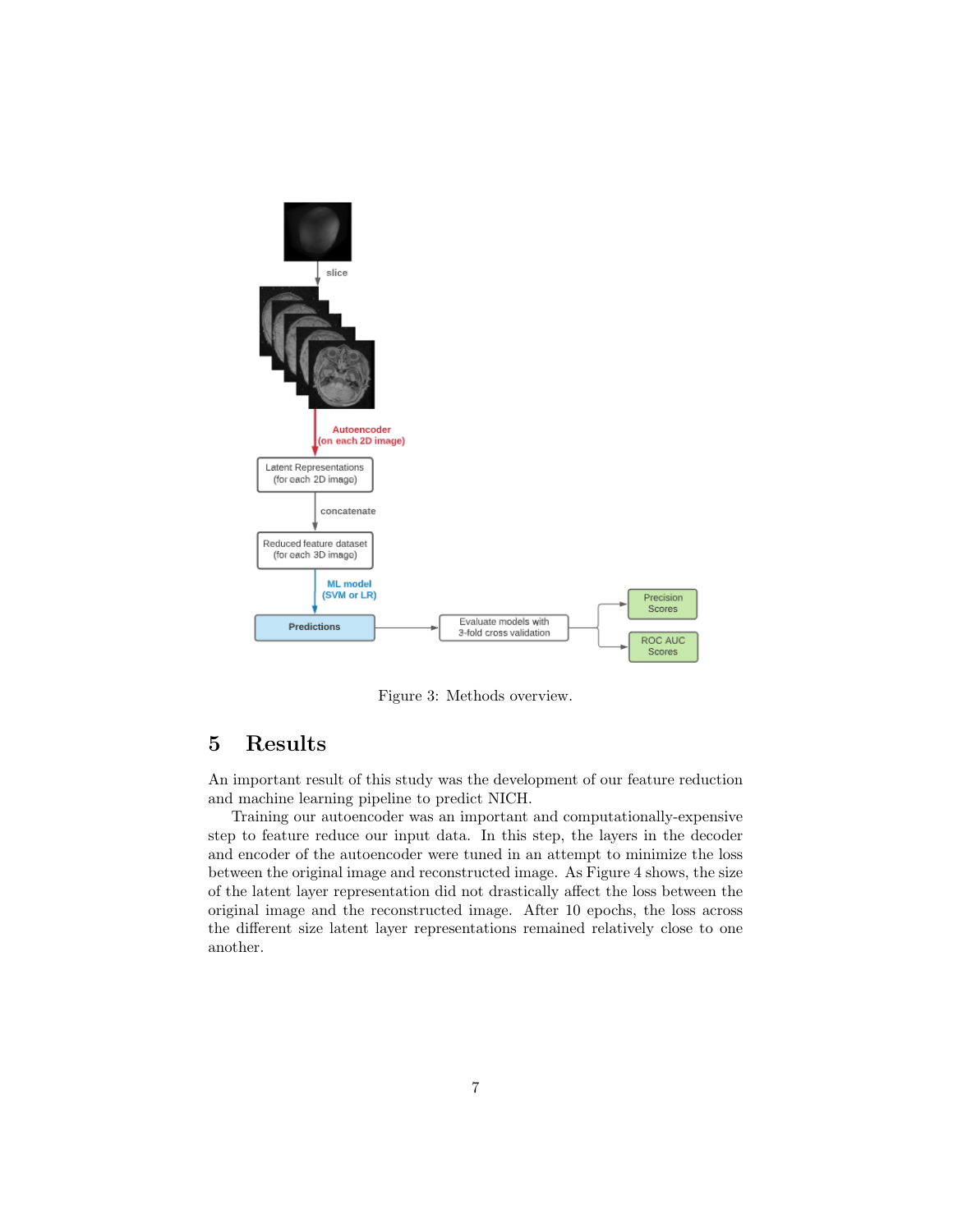

Figure 4: Change in loss for autoencoders of various latent layer representation sizes.

After feature reduction, we applied three machine learning models to our newly reduced data: 1) a logistic regression classifier 2) a support vector machine classifier with a linear kernel and 3) a support vector machine classifier with an rbf kernel. Of the three methods, the SVM with an rbf kernel was most successful in classifying our data, as shown by its high precision scores and ROC AUC scores [Figure 5, Figure 6]. This is likely because this method was able to capture the non-linear decision boundary between the data points of the two classes. For the sake of visualization, we will compare the performance of these three methods to predict NICH based on the same autoencoder-reduced dataset.



Figure 5: Precision scores after feature reduction by autoencoder at various latent layer sizes for three machine learning models: logistic regression, SVM with a linear kernel, and SVM with an rbf kernel.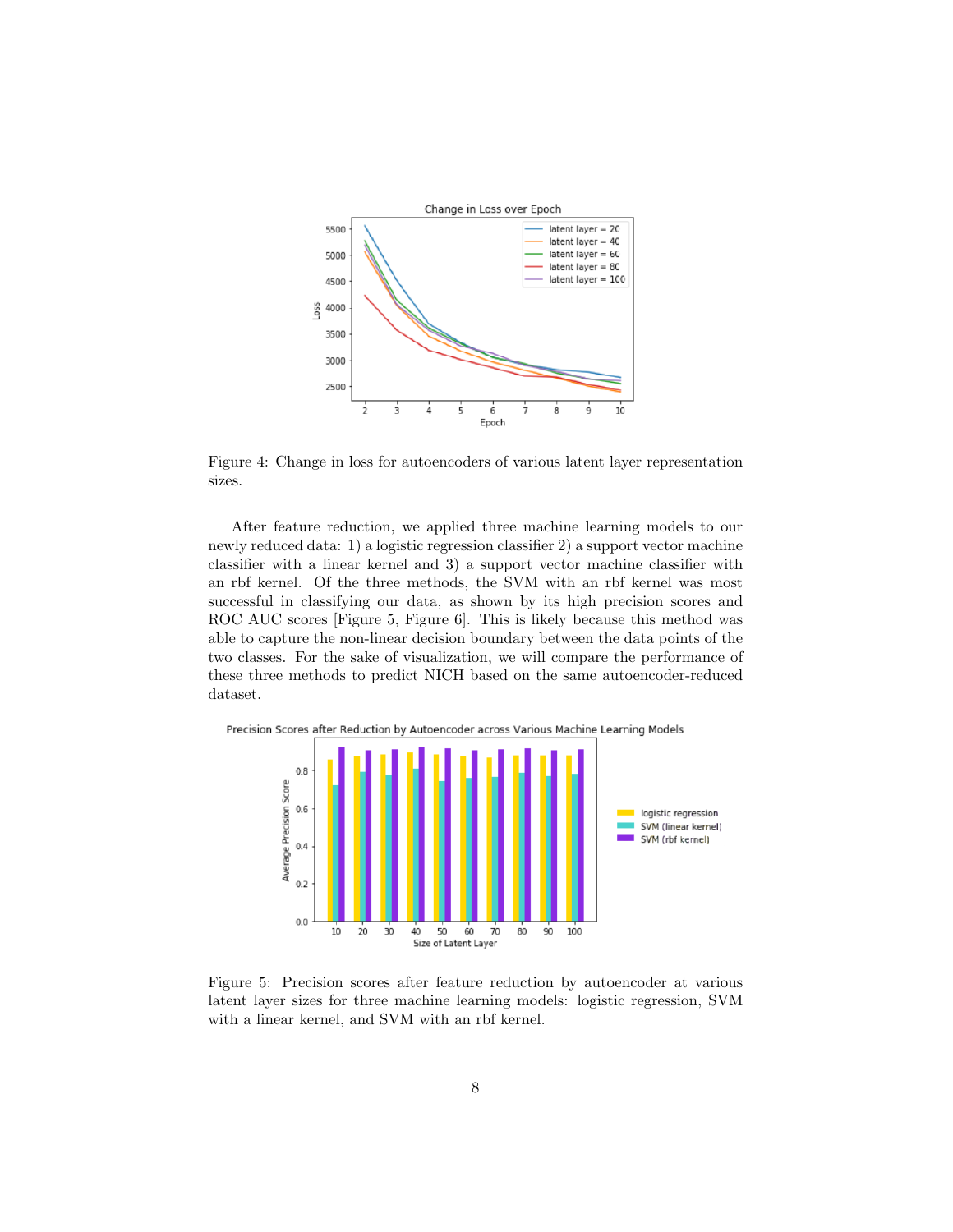

Figure 6: ROC AUC scores after feature reduction by autoencoder at various latent layer sizes for three machine learning models: logistic regression, SVM with a linear kernel, and SVM with an rbf kernel.

With the SVM with an rbf kernel selected as the best machine learning model, we now compared the performance of this machine learning model to classify our data based on the three datasets: one reduced by an autoencoder, one reduced by PCA, and one reduced by t-SNE. Our evaluation demonstrates that, after being input into the same machine learning model, the dataset reduced by an autoencoders consistently performed better in this prediction task than the datasets reduced by PCA and t-SNE, as shown by the higher ROC AUC and precision scores [Figure 7, Figure 8]. Of note, for the size of the latent layer parameter of the autoencoder, this value is per 2D slice for the MRI. For PCA and t-SNE, it is per 3D MRI image. Thus, the autoencoder reduced feature matrix was larger in size than than PCA and t-SNE reduced feature matrices.

As different feature reductions methods performed optimally at different latent sizes, the most fair comparison of the three methods is to compare their best performing metrics, which may occur at varying latent representation sizes. Comparing these best performing metrics, we demonstrate that the data reduced by the autoencoder continued to achieve the higest precision score of 0.928 and the highest ROC AUC score of 0.820[Figure 9, Figure 10].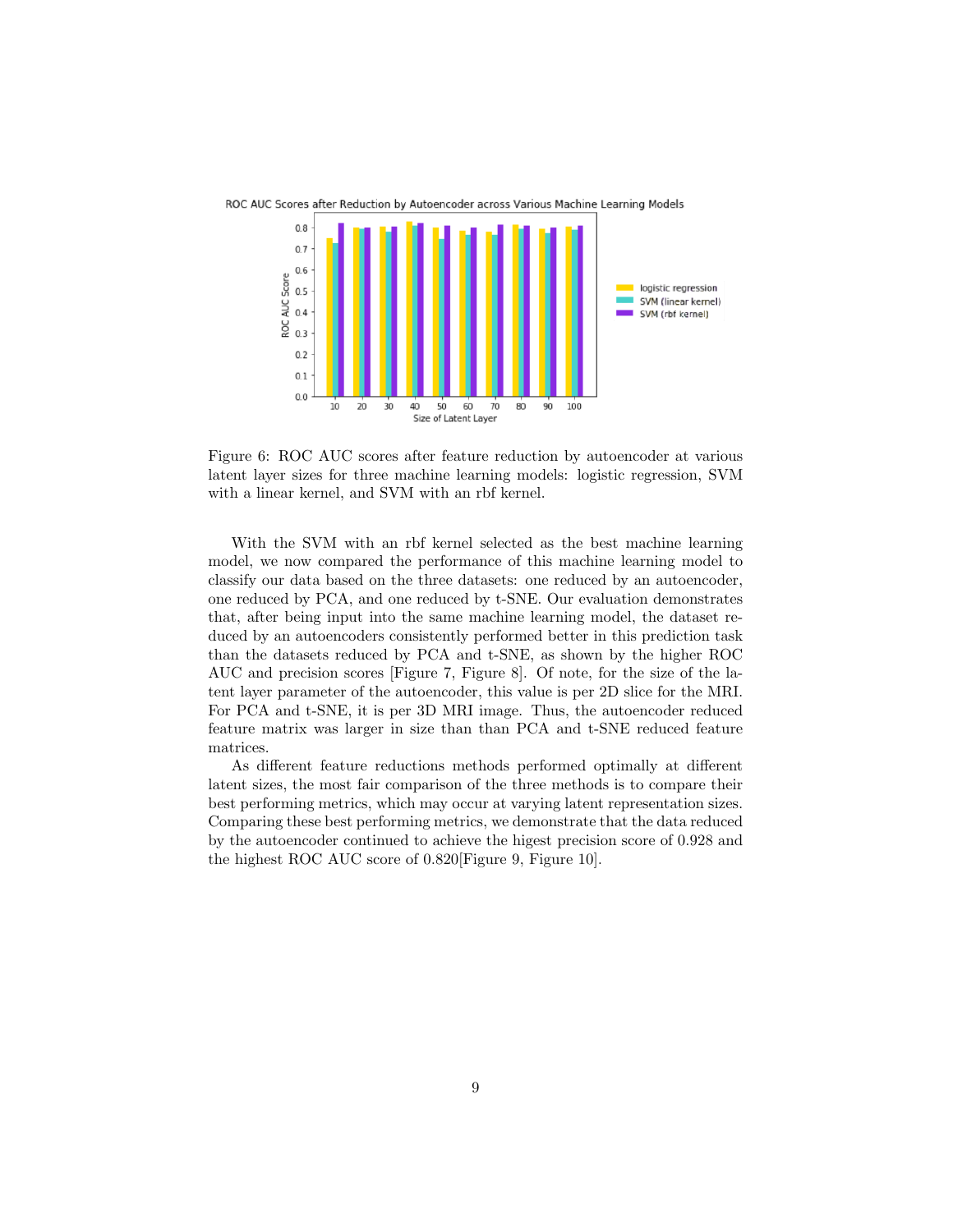

Figure 7: Precision scores after feature reduction by autoencoder, t-SNE, and PCA at various latent layer sizes and utilizing the same machine learning model, a SVM with an rbf kernel.

ROC AUC Scores after Training with SVM with rbf Kernel across Various Feature Reduction Methods



Figure 8: ROC AUC scores after feature reduction by autoencoder, t-SNE, and PCA at various latent layer sizes and utilizing the same machine learning model, a SVM with an rbf kernel.

To conclude, the best performance, with respect to both precision and ROC AUC score, was the achieved by applying an SVM with an rbf kernel to data reduced by the autoencoder with a latent layer representation of size 10.

# 6 Discussion

Our results have shown that autoencoders can effectively feature reduce large clinical images, preparing them for training by machine learning models such as SVMs and logistic regressions. The data reduced by autoencoders performed better with respect to precision scores and AUC scores compared to data reduced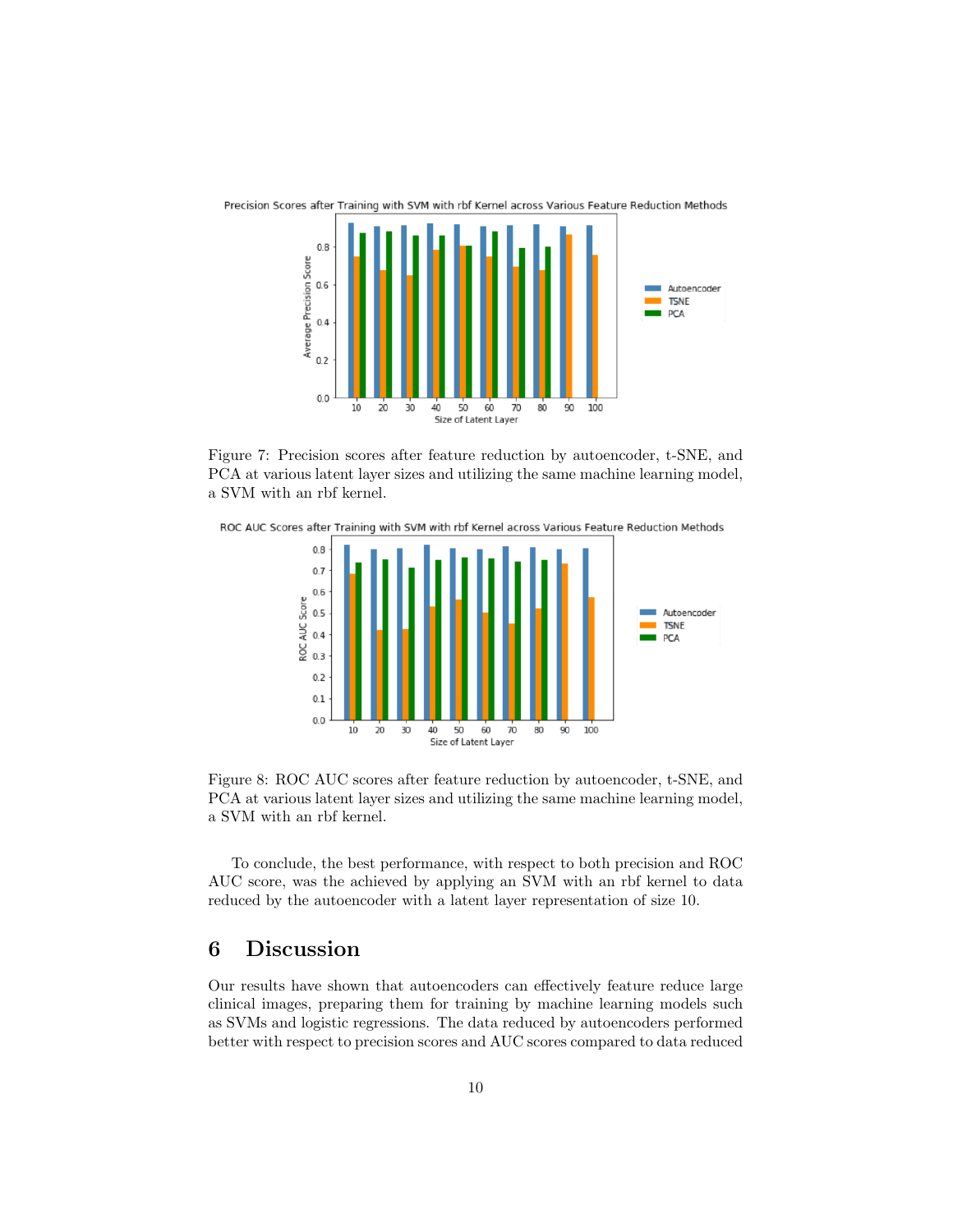

Figure 9: AUC scores after feature reduction by autoencoder, t-SNE, and PCA at various latent layer sizes and utilizing the same machine learning model, a SVM with an rbf kernel.



Figure 10: ROC AUC scores after feature reduction by autoencoder, t-SNE, and PCA at various latent layer sizes and utilizing the same machine learning model, a SVM with an rbf kernel.

by PCA and t-SNE. This is particularly noteworthy, as these two methods, particulary PCA, are commonly used in the field of neuroimaging to reduce features.

These results are very promising, showing that feature reduction by autoencoders provides reduced dimensionality datasets that are informative for machine learning models. Despite our small sample size, our models were able to output predictions with relatively high precision scores and AUC scores. We were impressed by the success of our autoencoder feature reduction and machine learning models.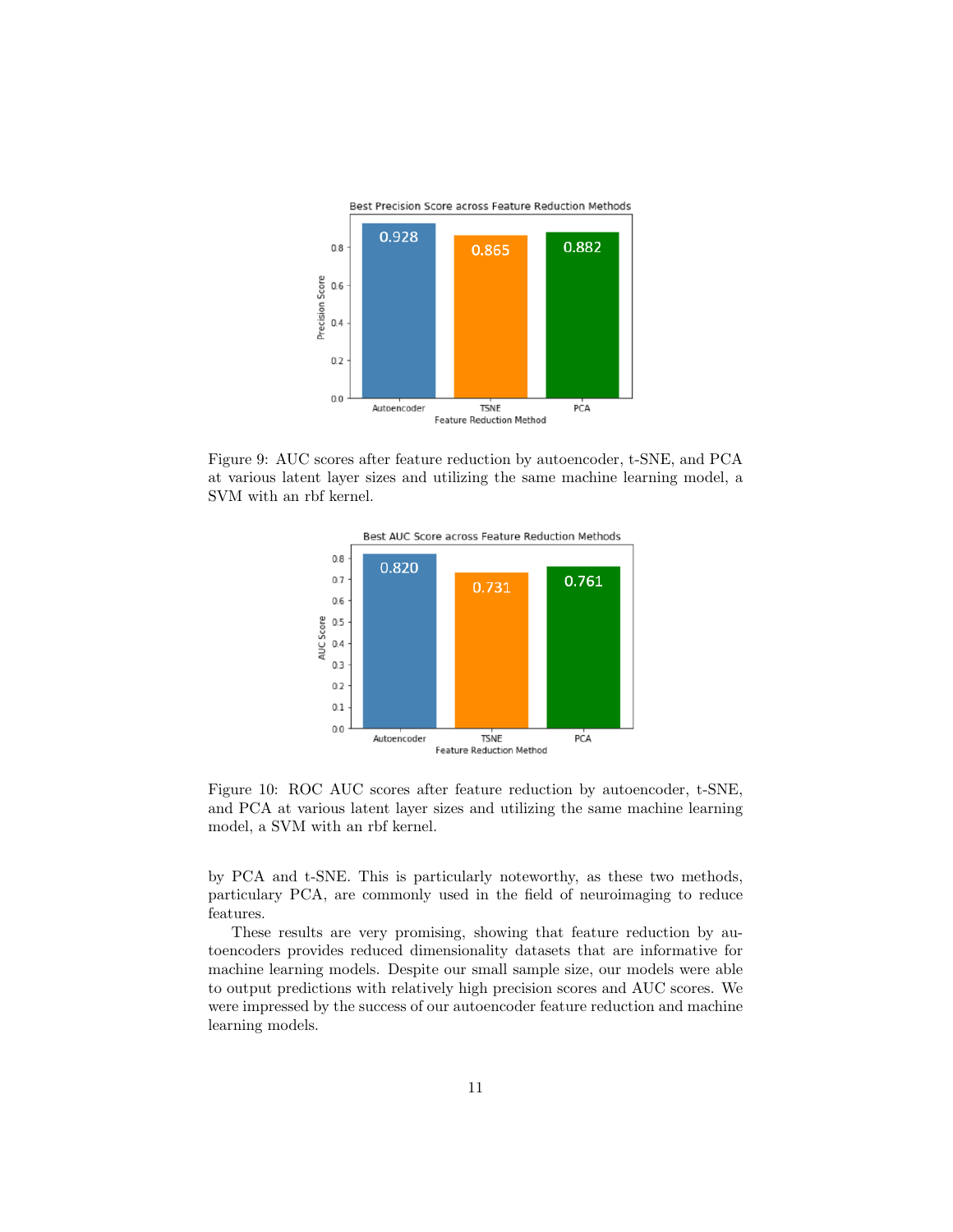The greatest limitation of our study was our small sample size. Due to the small sample size, we were unable to have a validation dataset, and had to utilize a scheme that divide our data into only training and test datasets. It is also possible that our small sample size may have resulted in some overfitting.

In the future, we hope to apply our autoencoder feature reduction methodology to other clinical imaging datasets, and learn if it can be successfully applied to answer other clinical imaging-based classification problems. Additionally, we hope to tune the hyperparameters and architecture of our autoencoder. We would also like to attempt an approach that utilizes 3D convolutional layers.

To evaluate our autoencoder feature reduction method further, we would also like to apply it to larger datasets. With larger datasets, we could apply more machine learning algorithms. We could also take a fully deep learning based approach, and apply neural network to clinical imaging data.

# 7 Acknowledgments

I would like to thank Dr. Singh for providing me with the opportunity to work in her lab and for her constant support throughout this project. Dr. Singh has been an incredibly considerate and supportive mentor, and her support and mentorship have been invaluable in my growth as both a student and computational biologist.

I would also like to thank Dr. Bai for his support as the clinical mentor of this project. He and his team provided us with an exciting dataset to work with, as well as clinically relevant information for this project. I appreciate the time and patience of Rong Hu and Jing Wu, who were so helpful in explaining the clinical imaging dataset. I am so grateful for the opportunity to work on this interesting, clinically-focused computational project.

Lastly, I would like to thank the Singh Lab as a whole. Everyone in the lab has been so warm and generous with their time, and so willing to help one another out. I especially appreciate the patience and help of Adam Berkley and Sally Zhi. I am very lucky to have been a member of such a great group!

### 8 References

1. Sands R, Shanmugavadivel D, Stephenson T, Wood D. Medical problems presenting to paediatric emergency departments: 10 years on. Emerg Med J. 2012;29(5):379-382.

2. Gillson N, Jones C, Reem RE, Rogers DL, Zumberge N, Aylward SC. Incidence and Demographics of Pediatric Intracranial Hypertension. Pediatr Neurol. 2017;73:42-47.

3. Welch, Timothy P et al. Fentanyl and Midazolam Are Ineffective in Reducing Episodic Intracranial Hypertension in Severe Pediatric Traumatic Brain Injury. Critical care medicine vol. 44,4 (2016): 809-18.